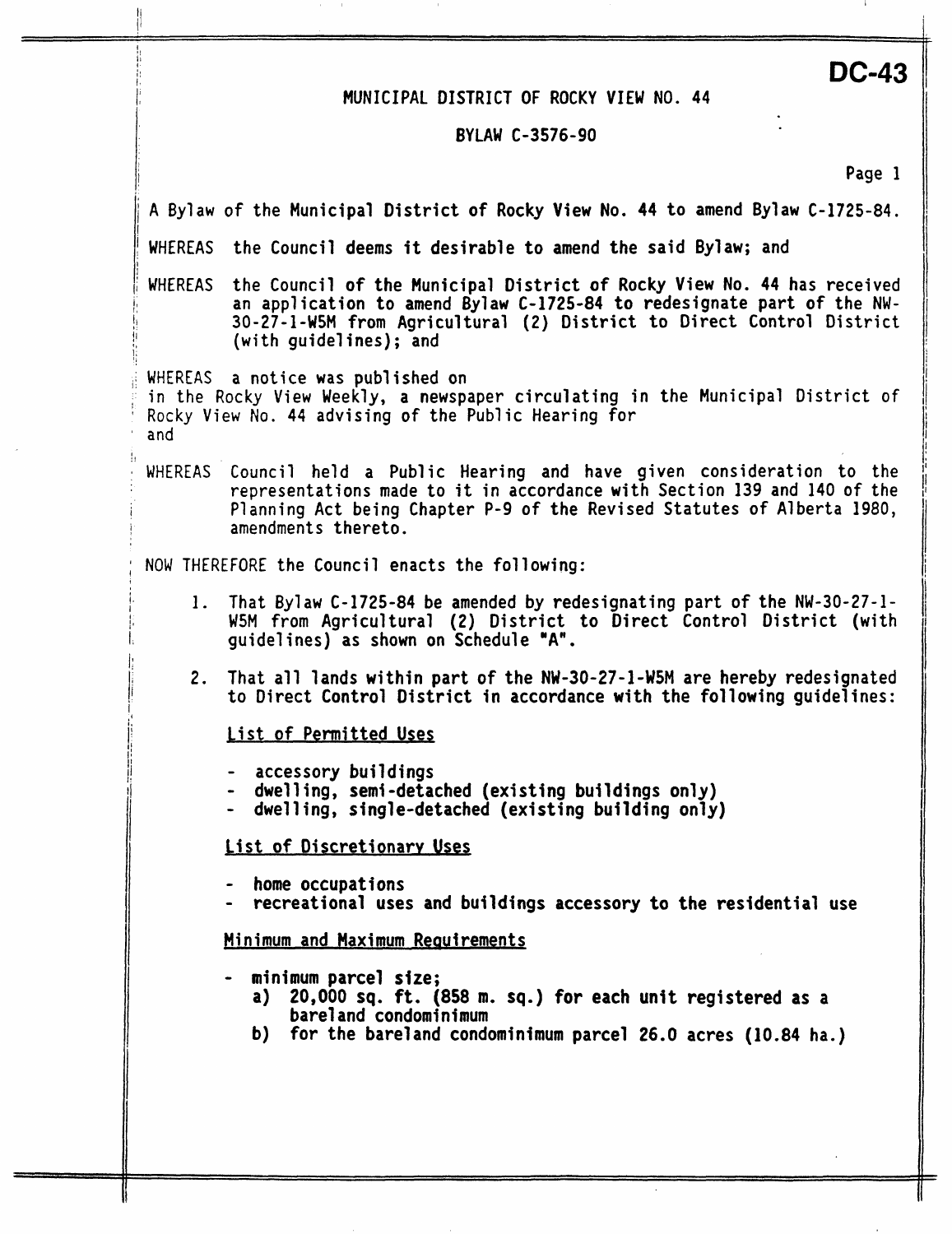## MUNICIPAL DISTRICT OF ROCKY VIEW NO. 44

## -' **BYLAW C-3576-90**

**Page 2** //

j/

it

ij

**3. The Bylaw comes into effect upon the date of its third reading.** j: **<sup>l</sup>**

**File: 7530003** ]/

**First reading passed in open Council** , **assembled in the City** of **Calgary, in the** 1: **Province** of **Alberta, this 11th day of December, 1990, on a motion by Councillor** <sup>I</sup> **Wise.** 

**Second reading passed in open Council, Province** of **Alberta, this 15th** day of **Vincent** . **assembled in the City** of **Calgary, in the January, 1991, on a motion by Councillor** 

**Third reading passed in open Council, Province** of **Alberta, this 15th day** of **Hall. assembled in the City** of **Calgary, in the January, 1991, on a motion by Councillor** :

REEVE OR DEPUTY REEVE

jl Ii

**MUNICIPAL SECRETARY**